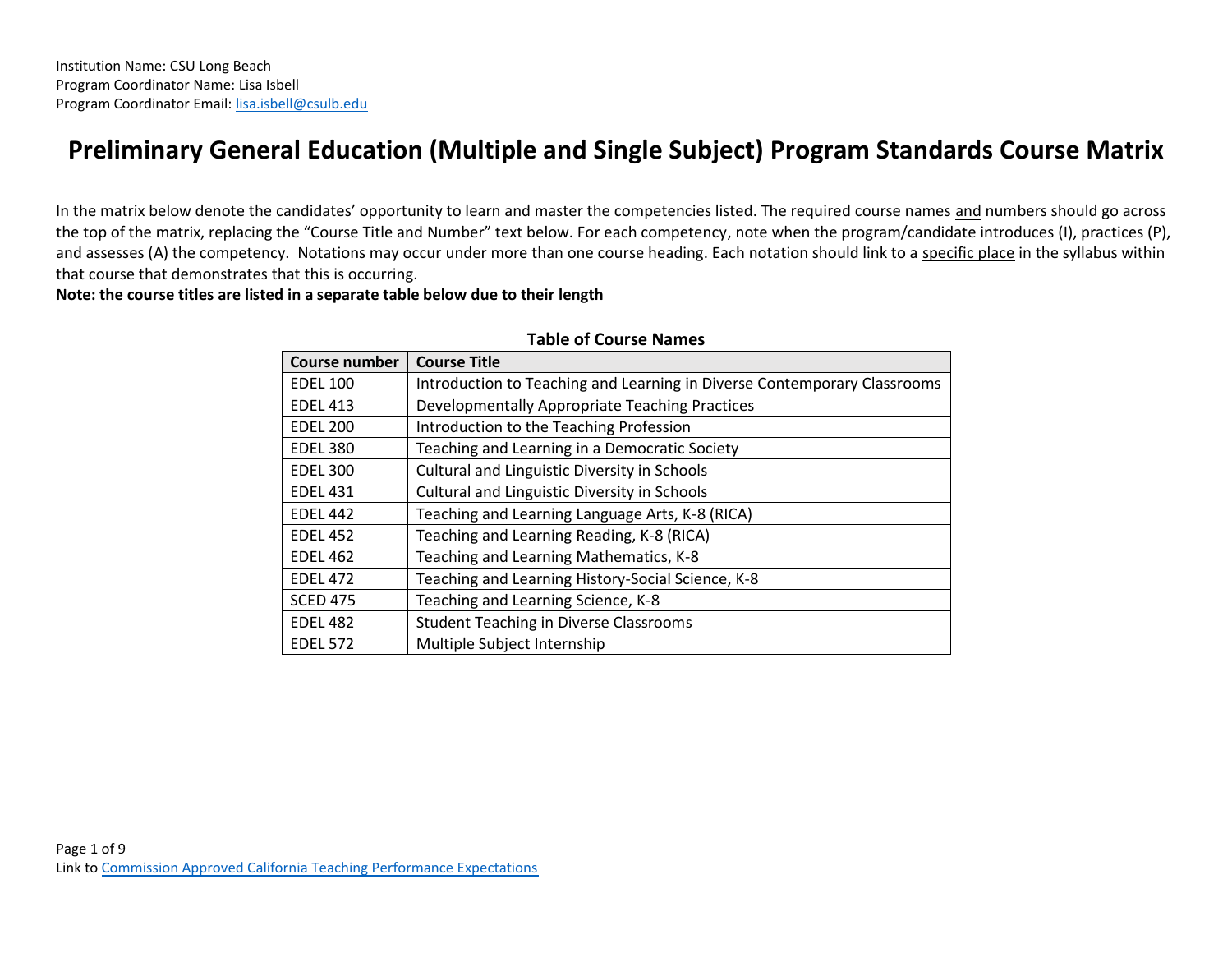| <b>California Teaching Performance Expectations</b><br>(TPE)                                                                                                                                                                                                                                                                                                           | $\mathsf{SO}$<br>EDEL | 413<br>EDEL | 200<br>EDEL | 380<br>EDEL | 300<br>EDEL | 431<br>EDEL | 442<br>EDEL    | 452<br>EDEL    | 462<br>EDEL | N<br>$\overline{47}$<br>EDEL | 475<br>SCED    | 482<br>EDEL       | N<br>$\blacktriangleright$<br>Ĺ٨<br>DEL<br>靣 |
|------------------------------------------------------------------------------------------------------------------------------------------------------------------------------------------------------------------------------------------------------------------------------------------------------------------------------------------------------------------------|-----------------------|-------------|-------------|-------------|-------------|-------------|----------------|----------------|-------------|------------------------------|----------------|-------------------|----------------------------------------------|
| 1.1 Apply knowledge of students, including their prior experiences, interests,<br>and social-emotional learning needs, as well as their funds of knowledge<br>and cultural, language, and socioeconomic backgrounds, to engage them<br>in learning.                                                                                                                    |                       |             |             |             | P           | P           | $\overline{P}$ | P              | P           | $\overline{P}$               | $\overline{P}$ | P/A               | $P/\underline{A}$                            |
| 1.2 Maintain ongoing communication with students and families, including<br>the use of technology to communicate with and support students and<br>families, and to communicate achievement expectations and student<br>progress                                                                                                                                        |                       |             |             |             |             |             |                |                |             |                              |                | $P/\underline{A}$ | $P/\underline{A}$                            |
| 1.3 Connect subject matter to real-life contexts and provide active learning<br>experiences to engage student interest, support student motivation, and<br>allow students to extend their learning.                                                                                                                                                                    |                       |             |             |             |             |             | P              | P              | P           |                              |                | P/A               | P/A                                          |
| 1.4 Use a variety of developmentally and ability-appropriate instructional<br>strategies, resources, and assistive technology, including principles of<br>Universal Design of Learning (UDL) and Multi-Tiered System of Supports<br>(MTSS) to support access to the curriculum for a wide range of learners<br>within the general education classroom and environment. |                       |             |             |             |             |             | $\overline{P}$ | P/A            | P/A         | P                            |                | $P/\underline{A}$ | $P/\underline{A}$                            |
| 1.5 Promote students' critical and creative thinking and analysis through<br>activities that provide opportunities for inquiry, problem solving,<br>responding to and framing meaningful questions, and reflection.                                                                                                                                                    |                       |             |             |             |             |             | $\overline{P}$ | $\overline{P}$ | P/A         | $\overline{P}$               | $\overline{P}$ | P/A               | $P/\underline{A}$                            |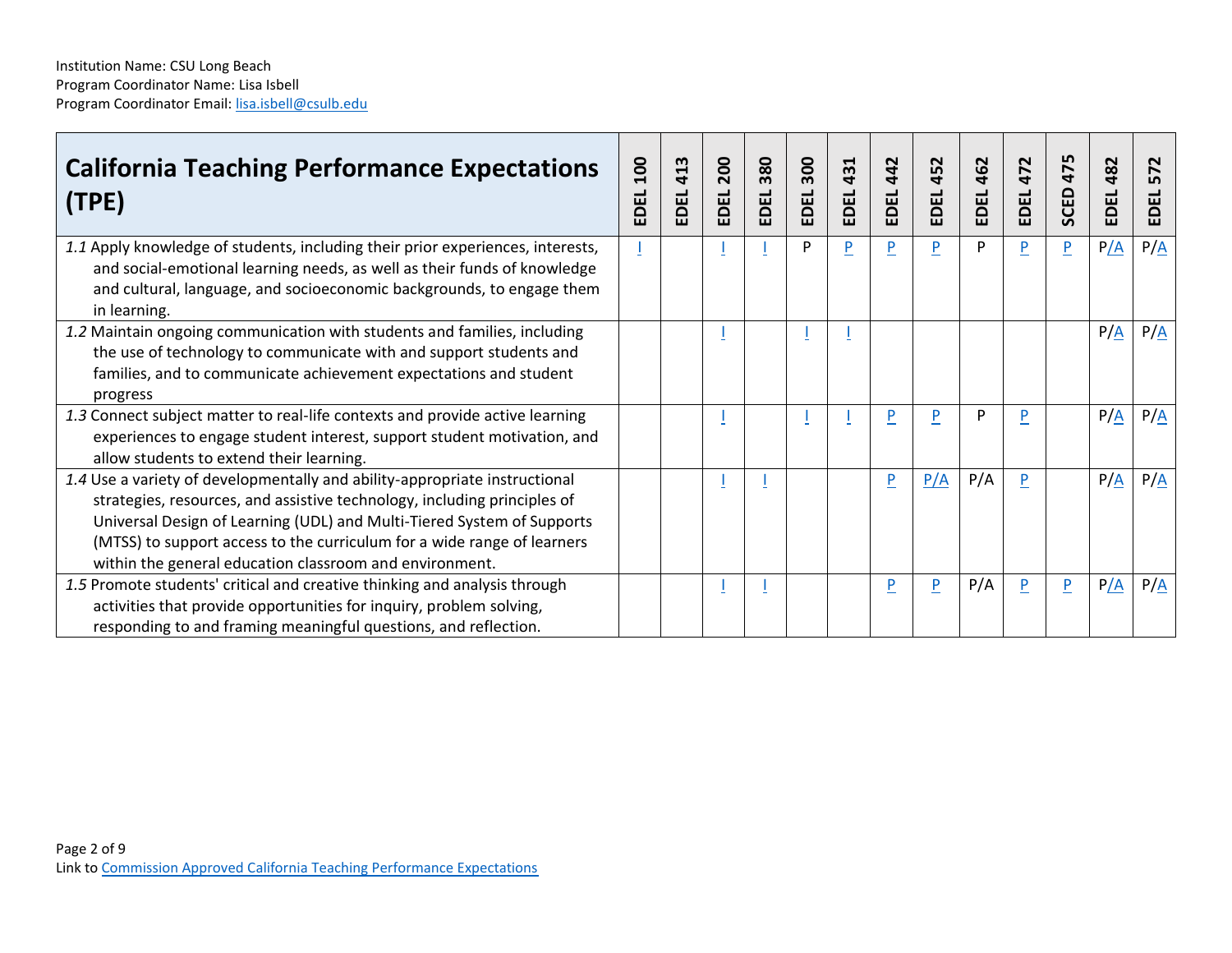| <b>California Teaching Performance Expectations</b><br>(TPE)                                                                                                                                                                                                                                                                                                                                                                                                                                                                                                                                                                                                                                                                              | $\overline{a}$<br>EDEL | 413<br>EDEL | 200<br><b>EDEL</b> | 380<br>EDEL    | 300<br>EDEL    | 431<br>EDEL    | 442<br><b>EDEL</b> | 452<br>EDEL    | 462<br>EDEL | 472<br>EDEL    | 475<br>SCED    | 482<br>EDEL       | 572<br>EDEL       |
|-------------------------------------------------------------------------------------------------------------------------------------------------------------------------------------------------------------------------------------------------------------------------------------------------------------------------------------------------------------------------------------------------------------------------------------------------------------------------------------------------------------------------------------------------------------------------------------------------------------------------------------------------------------------------------------------------------------------------------------------|------------------------|-------------|--------------------|----------------|----------------|----------------|--------------------|----------------|-------------|----------------|----------------|-------------------|-------------------|
| 1.6 Provide a supportive learning environment for students' first and/or<br>second language acquisition by using research-based instructional<br>approaches, including focused English Language Development, Specially<br>Designed Academic Instruction in English (SDAIE), scaffolding across<br>content areas, and structured English immersion, and demonstrate an<br>understanding of the difference among students whose only instructional<br>need is to acquire Standard English proficiency, students who may have<br>an identified disability affecting their ability to acquire Standard English<br>proficiency, and students who may have both a need to acquire Standard<br>English proficiency and an identified disability. |                        |             |                    |                | $\overline{P}$ | $\overline{P}$ | Α<br><u>.P</u>     | P              | A           | P              | $\overline{P}$ | P/A               | $P/\underline{A}$ |
| 1.7 Provide students with opportunities to access the curriculum by<br>incorporating the visual and performing arts, as appropriate to the<br>content and context of learning.                                                                                                                                                                                                                                                                                                                                                                                                                                                                                                                                                            |                        |             |                    |                |                |                |                    |                |             | P              |                | $P/\underline{A}$ | $P/\underline{A}$ |
| 1.8 Monitor student learning and adjust instruction while teaching so that<br>students continue to be actively engaged in learning.                                                                                                                                                                                                                                                                                                                                                                                                                                                                                                                                                                                                       |                        |             |                    |                |                |                | P                  | P              | P           | P              | $\overline{P}$ | $P/\underline{A}$ | P/A               |
| 2.1 Promote students' social-emotional growth, development, and individual<br>responsibility using positive interventions and supports, restorative<br>justice, and conflict resolution practices to foster a caring community<br>where each student is treated fairly and respectfully by adults and peers.                                                                                                                                                                                                                                                                                                                                                                                                                              |                        | P           |                    |                | $\overline{P}$ | $\overline{P}$ |                    |                | P           |                |                | P/A               | $P/\underline{A}$ |
| 2.2 Create learning environments (i.e., traditional, blended, and online) that<br>promote productive student learning, encourage positive interactions<br>among students, reflect diversity and multiple perspectives, and are<br>culturally responsive.                                                                                                                                                                                                                                                                                                                                                                                                                                                                                  |                        |             |                    |                |                | T              | P                  | $\overline{P}$ | P           | $\overline{P}$ | $\overline{P}$ | $P/\underline{A}$ | $P/\underline{A}$ |
| 2.3 Establish, maintain, and monitor inclusive learning environments that are<br>physically, mentally, intellectually, and emotionally healthy and safe to<br>enable all students to learn, and recognize and appropriately address<br>instances of intolerance and harassment among students, such as<br>bullying, racism, and sexism.                                                                                                                                                                                                                                                                                                                                                                                                   |                        | P           | P                  | $\overline{P}$ |                |                |                    |                |             | P              |                | $P/\underline{A}$ | $P/\underline{A}$ |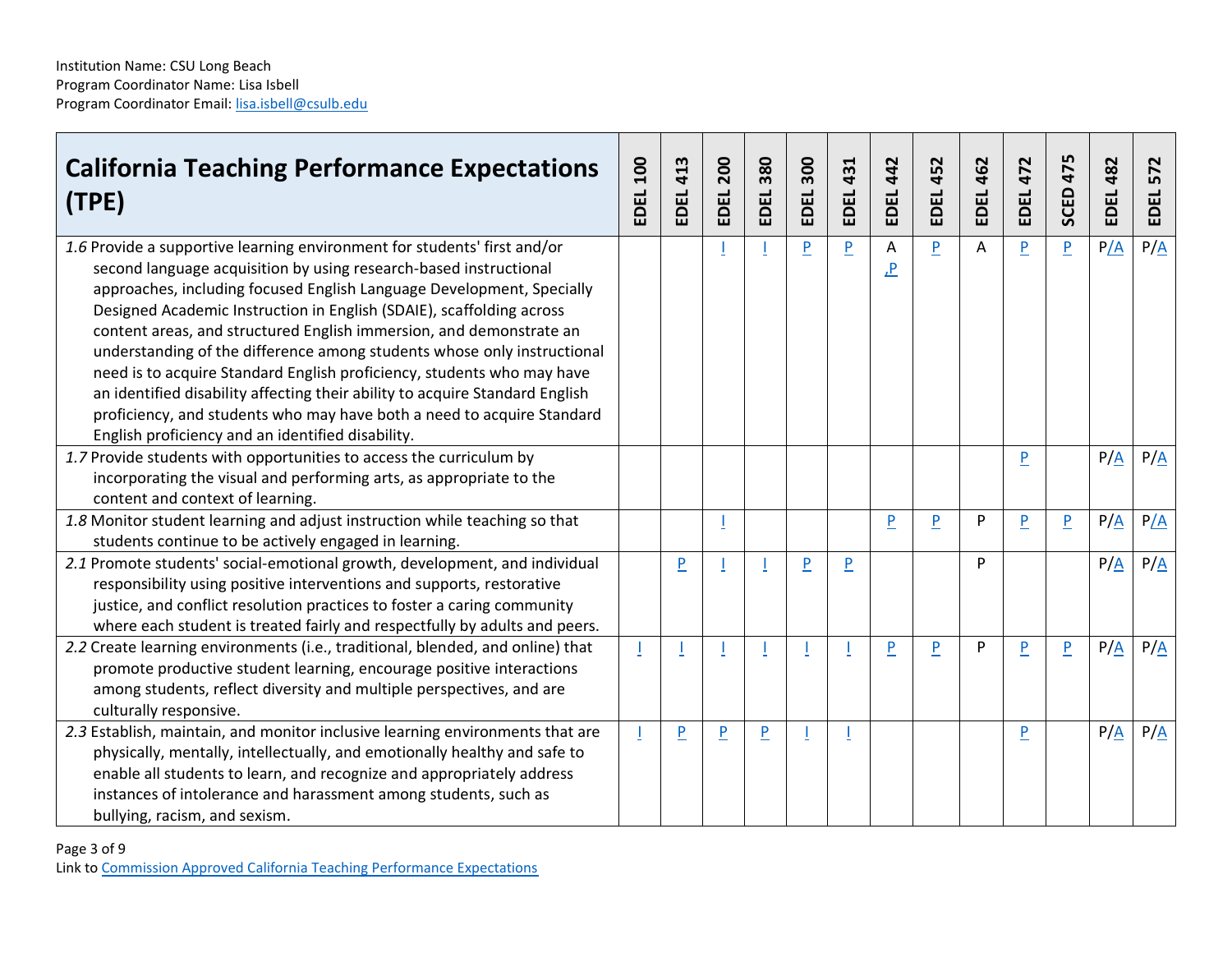| <b>California Teaching Performance Expectations</b><br>(TPE)                                                                                                                                                                                                                                                                                                                                              | <b>DOT</b><br>EDEL | 413<br>EDEL    | 200<br>EDEL    | 380<br>EDEL    | 300<br>EDEL    | 431<br>EDEL | 442<br>EDEL    | 452<br>$\vec{p}$<br>흡 | 462<br>EDEL | 472<br>EDEL    | 475<br>SCED    | 482<br>EDEL       | 572<br>EDEL       |
|-----------------------------------------------------------------------------------------------------------------------------------------------------------------------------------------------------------------------------------------------------------------------------------------------------------------------------------------------------------------------------------------------------------|--------------------|----------------|----------------|----------------|----------------|-------------|----------------|-----------------------|-------------|----------------|----------------|-------------------|-------------------|
| 2.4 Know how to access resources to support students, including those who<br>have experienced trauma, homelessness, foster care, incarceration,<br>and/or are medically fragile.                                                                                                                                                                                                                          |                    | P              |                |                |                |             |                |                       |             |                |                | P/A               | $P/\underline{A}$ |
| 2.5 Maintain high expectations for learning with appropriate support for the<br>full range of students in the classroom.                                                                                                                                                                                                                                                                                  |                    | P              |                |                |                |             | P              | P                     | P           | $\overline{P}$ | $\overline{P}$ | P/A               | P/A               |
| 2.6 Establish and maintain clear expectations for positive classroom behavior<br>and for student-to-student and student-to-teacher interactions by<br>communicating classroom routines, procedures, and norms to students<br>and families.                                                                                                                                                                |                    | P              | $\overline{P}$ | $\overline{P}$ |                |             | $\overline{P}$ | P                     | P           | P              | P              | $P/\underline{A}$ | P/A               |
| 3.1 Demonstrate knowledge of subject matter, including the adopted<br>California State Standards and curriculum frameworks.                                                                                                                                                                                                                                                                               |                    | $\overline{P}$ |                |                | $\overline{P}$ |             | P              | P/A                   | P/A         | P/A            | P/A            | $P/\underline{A}$ | $P/\underline{A}$ |
| 3.2 Use knowledge about students and learning goals to organize the<br>curriculum to facilitate student understanding of subject matter, and<br>make accommodations and/or modifications as needed to promote<br>student access to the curriculum.                                                                                                                                                        |                    |                |                |                |                |             | P              | P                     | P           | $\overline{P}$ | P              | P/A               | $P/\underline{A}$ |
| 3.3 Plan, design, implement, and monitor instruction consistent with current<br>subject-specific pedagogy in the content area(s) of instruction, and design<br>and implement disciplinary and cross-disciplinary learning sequences,<br>including integrating the visual and performing arts as applicable to the<br>discipline. (See Subject- Specific Pedagogical Skills in Section 2 for<br>reference) |                    | I, P           |                |                |                |             | P              | P                     | P           | $\overline{P}$ | P              | P/A               | $P/\underline{A}$ |
| 3.4 Individually and through consultation and collaboration with other<br>educators and members of the larger school community, plan for<br>effective subject matter instruction and use multiple means of<br>representing, expressing, and engaging students to demonstrate their<br>knowledge.                                                                                                          |                    |                |                |                |                |             | P              | P                     | P           | $\overline{P}$ | $\overline{P}$ | $P/\underline{A}$ | $P/\underline{A}$ |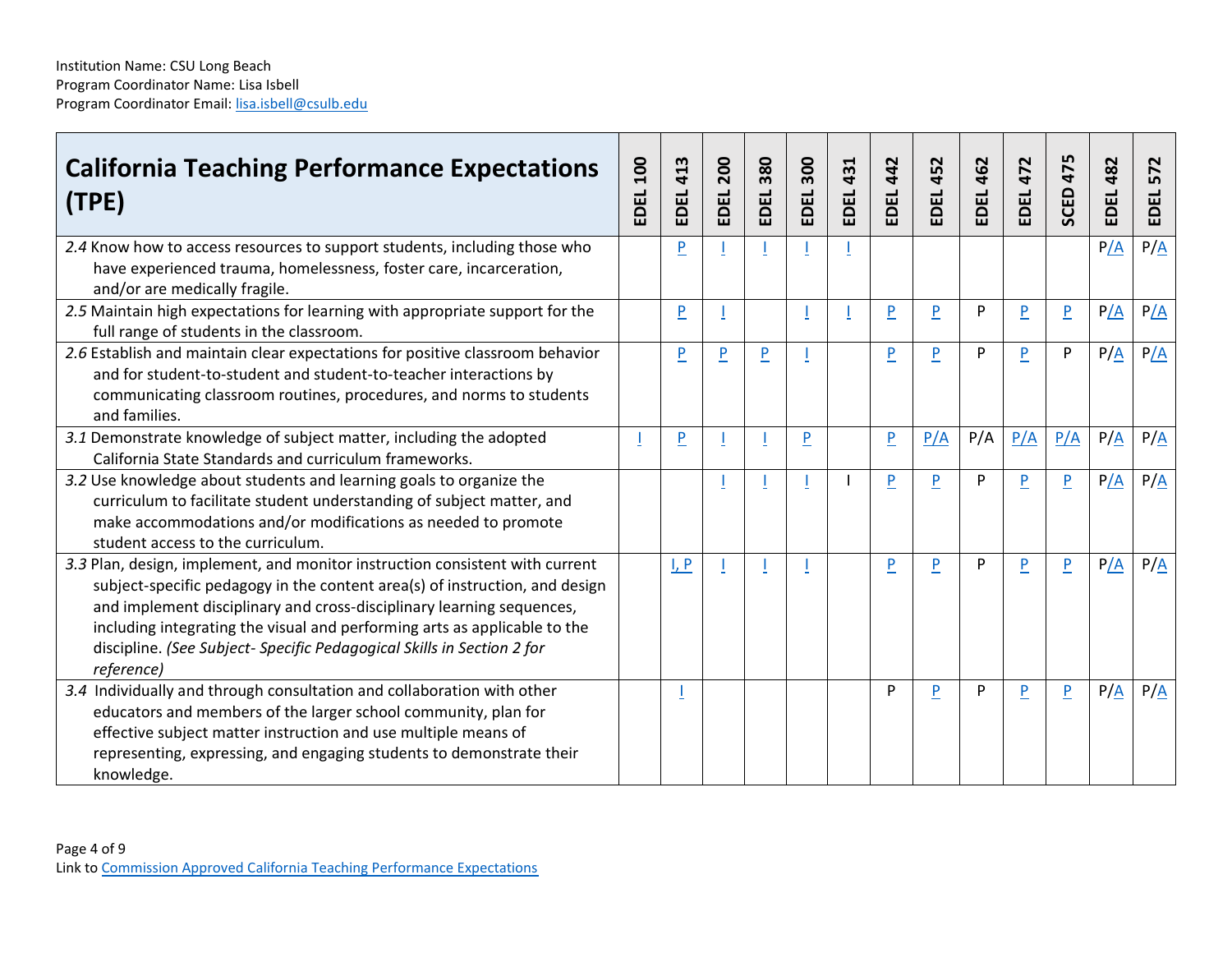| (TPE)        | <b>California Teaching Performance Expectations</b>                                                                                                                                                                                                                                                                                                                                          | 100<br>EDEL | 413<br>EDEL | 200<br>EDEL | 380<br>EDEL | 300<br>EDEL | 431<br>EDEL | 442<br>EDEL    | 452<br>EDEL    | 462<br>EDEL | 472<br>EDEL    | 475<br>SCED | 482<br>EDEL       | 572<br>EDEL       |
|--------------|----------------------------------------------------------------------------------------------------------------------------------------------------------------------------------------------------------------------------------------------------------------------------------------------------------------------------------------------------------------------------------------------|-------------|-------------|-------------|-------------|-------------|-------------|----------------|----------------|-------------|----------------|-------------|-------------------|-------------------|
|              |                                                                                                                                                                                                                                                                                                                                                                                              |             |             |             |             |             |             |                |                |             |                |             |                   |                   |
| environment. | 3.5 Adapt subject matter curriculum, organization, and planning to support<br>the acquisition and use of academic language within learning activities to<br>promote the subject matter knowledge of all students, including the full<br>range of English learners, Standard English learners, students with<br>disabilities, and students with other learning needs in the least restrictive |             |             |             |             |             | 1/P         | $\overline{P}$ | P/A            | P/A         | $\overline{P}$ | P           | P/A               | $P/\underline{A}$ |
|              | 3.6 Use and adapt resources, standards-aligned instructional materials, and a<br>range of technology, including assistive technology, to facilitate students'<br>equitable access to the curriculum.                                                                                                                                                                                         |             |             |             |             |             | I/P         | $\overline{P}$ | $\overline{P}$ | P/A         | P              | P           | $P/\underline{A}$ | P/A               |
|              | 3.7 Model and develop digital literacy by using technology to engage students<br>and support their learning, and promote digital citizenship, including<br>respecting copyright law, understanding fair use guidelines and the use of<br>Creative Commons license, and maintaining Internet Security                                                                                         |             |             |             |             |             | I/P         | $\overline{P}$ | $\overline{P}$ | P/A         | P              | P           | P/A               | P/A               |
|              | 3.8 Demonstrate knowledge of effective teaching strategies aligned with the<br>internationally recognized educational technology standards.                                                                                                                                                                                                                                                  |             |             |             |             |             | I/P         | $\overline{P}$ | $\overline{P}$ | P/A         | P              | P           | $P/\underline{A}$ | $P/\underline{A}$ |
|              | 4.1 Locate and apply information about students' current academic status,<br>content- and standards-related learning needs and goals, assessment<br>data, language proficiency status, and cultural background for both short-<br>term and long-term instructional planning purposes.                                                                                                        |             |             |             |             |             |             | $\overline{P}$ | P              | P           | $\overline{P}$ |             | $P/\underline{A}$ | $P/\underline{A}$ |
| students.    | 4.2 Understand and apply knowledge of the range and characteristics of<br>typical and atypical child development from birth through adolescence to<br>help inform instructional planning and learning experiences for all                                                                                                                                                                    |             |             |             |             |             |             |                |                | P           | P              |             | $P/\underline{A}$ | $P/\underline{A}$ |
|              | 4.3 Design and implement instruction and assessment that reflects the<br>interconnectedness of academic content areas and related student skills<br>development in literacy, mathematics, science, and other disciplines<br>across the curriculum, as applicable to the subject area of instruction.                                                                                         |             |             |             |             |             |             | $\overline{P}$ | $\overline{P}$ | I/P         | $\overline{P}$ |             | P/A               | P/A               |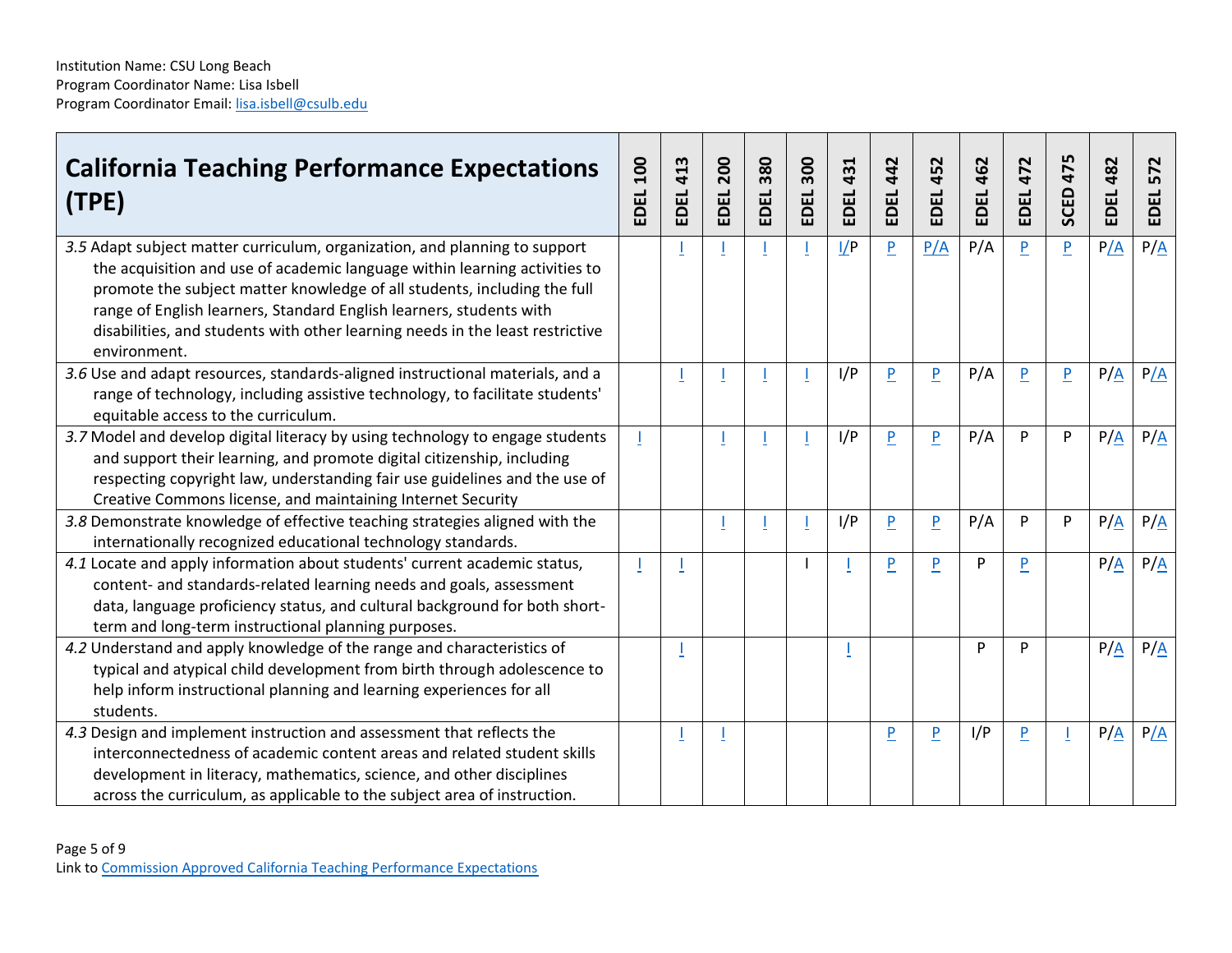| <b>California Teaching Performance Expectations</b><br>(TPE)                                                                                                                                                                                                                                                                                                                                                                                                                                                                                                                                                                                                                                                                                                                                                                                                             | <b>DOT</b><br>EDEL | 413<br>EDEL. | 200<br>EDEL | <b>EDEL 380</b> | 300<br>EDEL | 431<br>EDEL. | 442<br>EDEL    | 452<br>EDEL,   | 462<br>EDEL. | 472<br>EDEL    | 475<br>SCED    | 482<br>EDEL.      | <b>EDEL 572</b>   |
|--------------------------------------------------------------------------------------------------------------------------------------------------------------------------------------------------------------------------------------------------------------------------------------------------------------------------------------------------------------------------------------------------------------------------------------------------------------------------------------------------------------------------------------------------------------------------------------------------------------------------------------------------------------------------------------------------------------------------------------------------------------------------------------------------------------------------------------------------------------------------|--------------------|--------------|-------------|-----------------|-------------|--------------|----------------|----------------|--------------|----------------|----------------|-------------------|-------------------|
| 4.4 Plan, design, implement and monitor instruction, making effective use of<br>instructional time to maximize learning opportunities and provide access<br>to the curriculum for all students by removing barriers and providing<br>access through instructional strategies that include:<br>• appropriate use of instructional technology, including assistive technology;<br>• applying principles of UDL and MTSS;<br>• use of developmentally, linguistically, and culturally appropriate learning<br>activities, instructional materials, and resources for all students, including<br>the full range of English learners;<br>• appropriate modifications for students with disabilities in the general<br>education classroom;<br>• opportunities for students to support each other in learning; and<br>• use of community resources and services as applicable. |                    |              |             |                 |             | I/P          | P              | P              | P            | $\overline{P}$ | $\overline{P}$ | P/A               | $P/\underline{A}$ |
| 4.5 Promote student success by providing opportunities for students to<br>understand and advocate for strategies that meet their individual learning<br>needs and assist students with specific learning needs to successfully<br>participate in transition plans (e.g., IEP, IFSP, ITP, and 504 plans.)                                                                                                                                                                                                                                                                                                                                                                                                                                                                                                                                                                 |                    |              |             |                 |             |              | P              |                | P            | $\overline{P}$ |                | P/A               | P/A               |
| 4.6 Access resources for planning and instruction, including the expertise of<br>community and school colleagues through in-person or virtual<br>collaboration, co-teaching, coaching, and/or networking.                                                                                                                                                                                                                                                                                                                                                                                                                                                                                                                                                                                                                                                                |                    |              |             |                 |             |              |                |                |              |                |                | P/A               | P/A               |
| 4.7 Plan instruction that promotes a range of communication strategies and<br>activity modes between teacher and student and among students that<br>encourage student participation in learning.                                                                                                                                                                                                                                                                                                                                                                                                                                                                                                                                                                                                                                                                         |                    |              |             |                 |             |              | $\overline{P}$ | P              | P/A          | $\overline{P}$ | P              | $P/\underline{A}$ | $P/\underline{A}$ |
| 4.8 Use digital tools and learning technologies across learning environments<br>as appropriate to create new content and provide personalized and<br>integrated technology-rich lessons to engage students in learning,<br>promote digital literacy, and offer students multiple means to<br>demonstrate their learning.                                                                                                                                                                                                                                                                                                                                                                                                                                                                                                                                                 |                    |              |             |                 |             | I/P          | $\overline{P}$ | $\overline{P}$ | P/A          | P              | $\overline{P}$ | P/A               | P/A               |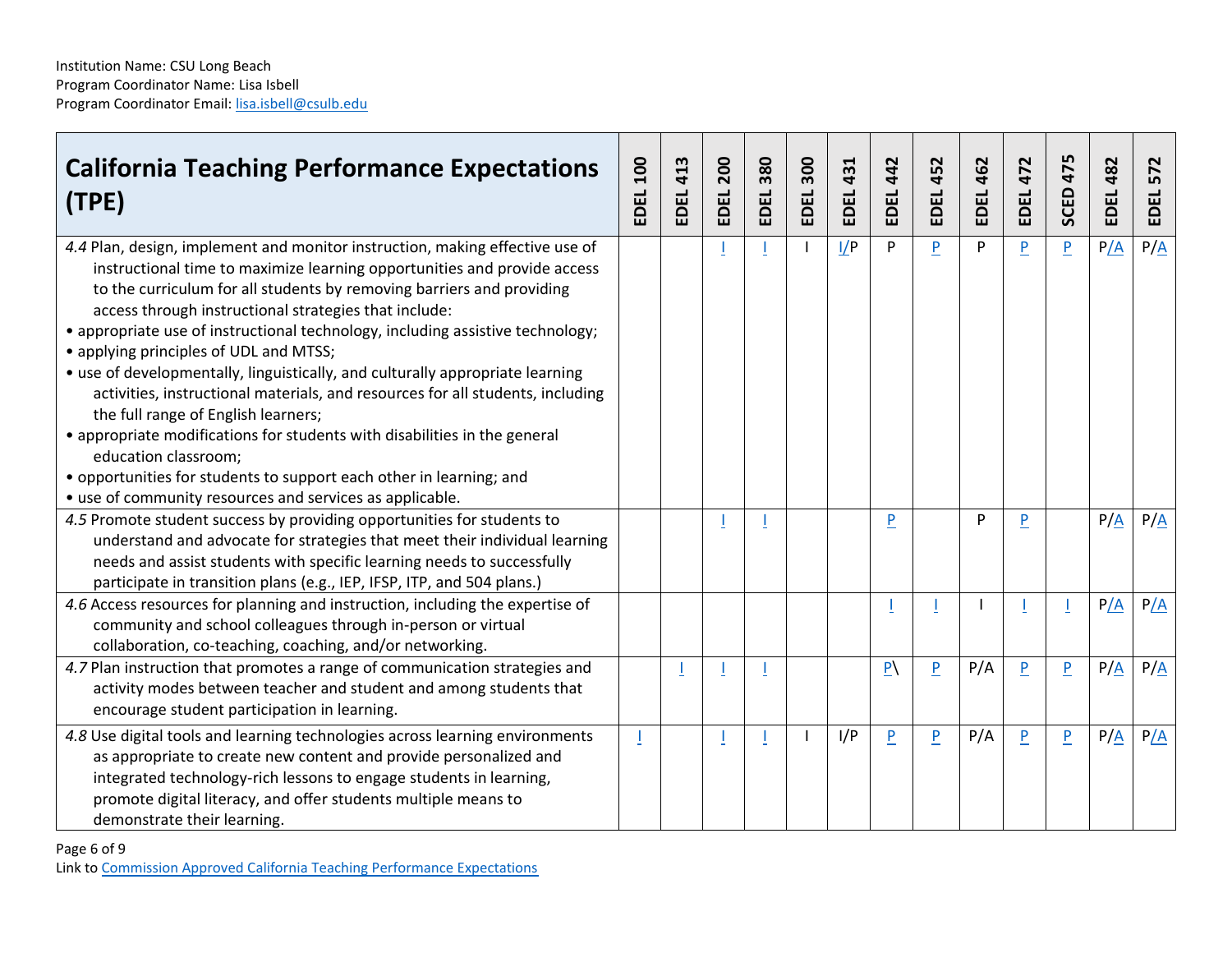| <b>California Teaching Performance Expectations</b><br>(TPE)                                                                                                                                                                                                                                             | 100<br>EDEL | 413<br>EDEL | 200<br>EDEL | 380<br>EDEL | 300<br>EDEL. | 431<br>EDEL.   | 442<br>EDEL.                       | 452<br>EDEL | 462<br>EDEL | 472<br>EDEL    | 475<br>SCED    | 482<br>EDEL       | 572<br>EDEL       |
|----------------------------------------------------------------------------------------------------------------------------------------------------------------------------------------------------------------------------------------------------------------------------------------------------------|-------------|-------------|-------------|-------------|--------------|----------------|------------------------------------|-------------|-------------|----------------|----------------|-------------------|-------------------|
| 5.1 Apply knowledge of the purposes, characteristics, and appropriate uses of<br>different types of assessments (e.g., diagnostic, informal, formal,<br>progress-monitoring, formative, summative, and performance) to design<br>and administer classroom assessments, including use of scoring rubrics. |             |             |             |             |              |                | P                                  | P           | P           | $\overline{P}$ | $\overline{P}$ | $P/\underline{A}$ | $P/\underline{A}$ |
| 5.2 Collect and analyze assessment data from multiple measures and sources<br>to plan and modify instruction and document students' learning over<br>time.                                                                                                                                               |             |             |             |             |              |                | P                                  | P           | P           | $\overline{P}$ | P              | $P/\underline{A}$ | $P/\underline{A}$ |
| 5.3 Involve all students in self-assessment and reflection on their learning<br>goals and progress and provide students with opportunities to revise or<br>reframe their work based on assessment feedback.                                                                                              |             |             |             |             |              |                | P                                  | P           | P           | P              | P              | P/A               | $P/\underline{A}$ |
| 5.4 Use technology as appropriate to support assessment administration,<br>conduct data analysis, and communicate learning outcomes to students<br>and families.                                                                                                                                         |             |             |             |             |              |                |                                    |             |             |                |                | $P/\underline{A}$ | $P/\underline{A}$ |
| 5.5 Use assessment information in a timely manner to assist students and<br>families in understanding student progress in meeting learning goals.                                                                                                                                                        |             |             |             |             |              |                | $\overline{P}$                     | P/A         | P           | $\overline{P}$ |                | $P/\underline{A}$ | $P/\underline{A}$ |
| 5.6 Work with specialists to interpret assessment results from formative and<br>summative assessments to distinguish between students whose first<br>language is English, English learners, Standard English learners, and<br>students with language or other disabilities.                              |             |             |             |             |              |                | I/P                                | I/P         | P           | P              |                | $P/\underline{A}$ | $P/\underline{A}$ |
| 5.7 Interpret English learners' assessment data to identify their level of<br>academic proficiency in English as well as in their primary language, as<br>applicable, and use this information in planning instruction.                                                                                  |             |             |             |             | P            | $\overline{P}$ | P/A                                |             |             |                |                | P/A               | P/A               |
| 5.8 Use assessment data, including information from students' IEP, IFSP, ITP,<br>and 504 plans, to establish learning goals and to plan, differentiate, make<br>accommodations and/or modify instruction.                                                                                                |             |             |             |             |              | P              | P/A                                | P           | P           | P              | P              | $P/\underline{A}$ | $P/\underline{A}$ |
| 6.1 Reflect on their own teaching practice and level of subject matter and<br>pedagogical knowledge to plan and implement instruction that can<br>improve student learning.                                                                                                                              |             |             |             |             |              |                | $\frac{1}{2}$<br>$P/\underline{A}$ | P/A         | P/A         | P/A            | P/A            | $P/\underline{A}$ | P/A               |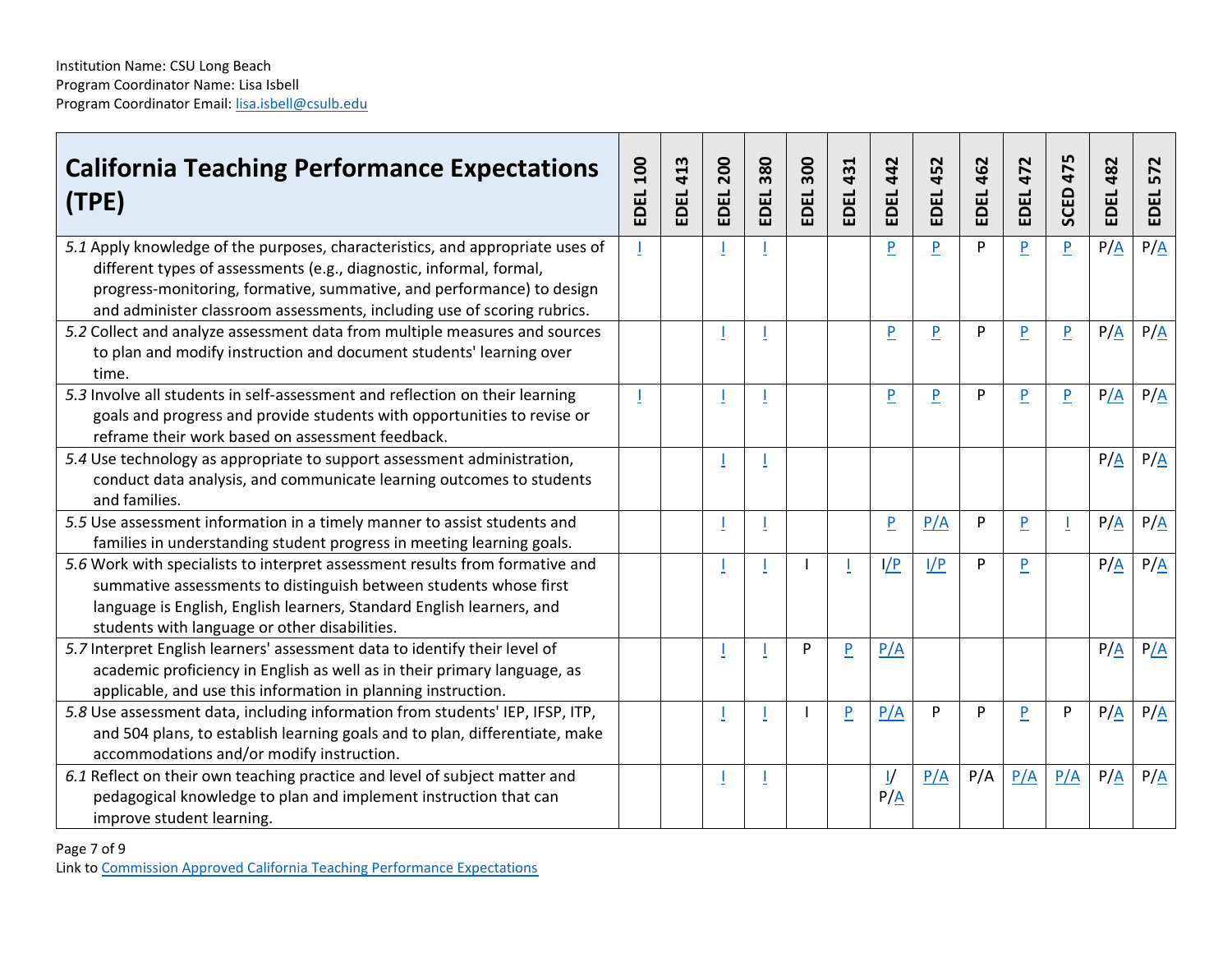| <b>California Teaching Performance Expectations</b><br>(TPE)                                                                                                                                                                                                                                                                                                                                                                                         | 100<br>EDEL | 413<br>EDEL | 200<br>EDEL    | 380<br>EDEL    | 300<br>EDEL    | 431<br>EDEL    | 442<br>EDEL    | 452<br>EDEL                     | 462<br>EDEL | 472<br>EDEL    | 475<br>SCED | 482<br>EDEL       | 572<br>EDEL       |
|------------------------------------------------------------------------------------------------------------------------------------------------------------------------------------------------------------------------------------------------------------------------------------------------------------------------------------------------------------------------------------------------------------------------------------------------------|-------------|-------------|----------------|----------------|----------------|----------------|----------------|---------------------------------|-------------|----------------|-------------|-------------------|-------------------|
| 6.2 Recognize their own values and implicit and explicit biases, the ways in<br>which these values and implicit and explicit biases may positively and<br>negatively affect teaching and learning, and work to mitigate any negative<br>impact on the teaching and learning of students. They exhibit positive<br>dispositions of caring, support, acceptance, and fairness toward all<br>students and families, as well as toward their colleagues. |             |             |                |                | $\overline{P}$ | $\overline{P}$ | 1/P            | I/P/<br>$\overline{\mathsf{A}}$ | P           | $\overline{P}$ |             | $P/\underline{A}$ | $P/\underline{A}$ |
| 6.3 Establish professional learning goals and make progress to improve their<br>practice by routinely engaging in communication and inquiry with<br>colleagues.                                                                                                                                                                                                                                                                                      |             |             |                |                | $\overline{P}$ | $\overline{P}$ | $\overline{P}$ | P                               | P/A         | P              | P           | P/A               | $P/\underline{A}$ |
| 6.4 Demonstrate how and when to involve other adults and to communicate<br>effectively with peers and colleagues, families, and members of the larger<br>school community to support teacher and student learning.                                                                                                                                                                                                                                   |             |             |                |                |                |                |                |                                 | P           |                |             | P/A               | $P/\underline{A}$ |
| 6.5 Demonstrate professional responsibility for all aspects of student learning<br>and classroom management, including responsibility for the learning<br>outcomes of all students, along with appropriate concerns and policies<br>regarding the privacy, health, and safety of students and families.<br>Beginning teachers conduct themselves with integrity and model ethical<br>conduct for themselves and others.                              |             | P           | $\overline{P}$ | $\overline{P}$ |                |                |                |                                 | P           |                |             | $P/\underline{A}$ | $P/\underline{A}$ |
| 6.6 Understand and enact professional roles and responsibilities as mandated<br>reporters and comply with all laws concerning professional<br>responsibilities, professional conduct, and moral fitness, including the<br>responsible use of social media and other digital platforms and tools.                                                                                                                                                     |             |             |                |                |                |                |                |                                 |             |                |             | P/A               | $P/\underline{A}$ |
| 6.7 Critically analyze how the context, structure, and history of public<br>education in California affects and influences state, district, and school<br>governance as well as state and local education finance.                                                                                                                                                                                                                                   |             |             | $\overline{P}$ | P              | $\overline{P}$ | $\overline{P}$ |                |                                 |             | I/P            |             | $P/\underline{A}$ | $P/\underline{A}$ |
| Developmentally Appropriate Practices in Relation to Subject-Specific                                                                                                                                                                                                                                                                                                                                                                                |             |             |                |                |                |                |                |                                 |             |                |             |                   |                   |
| Pedagogy<br><b>English Language Development in Relation to Subject-Specific Pedagogy</b>                                                                                                                                                                                                                                                                                                                                                             |             |             |                |                |                |                | P              | P                               | P           | P              | P           | $P/\underline{A}$ | P/A               |